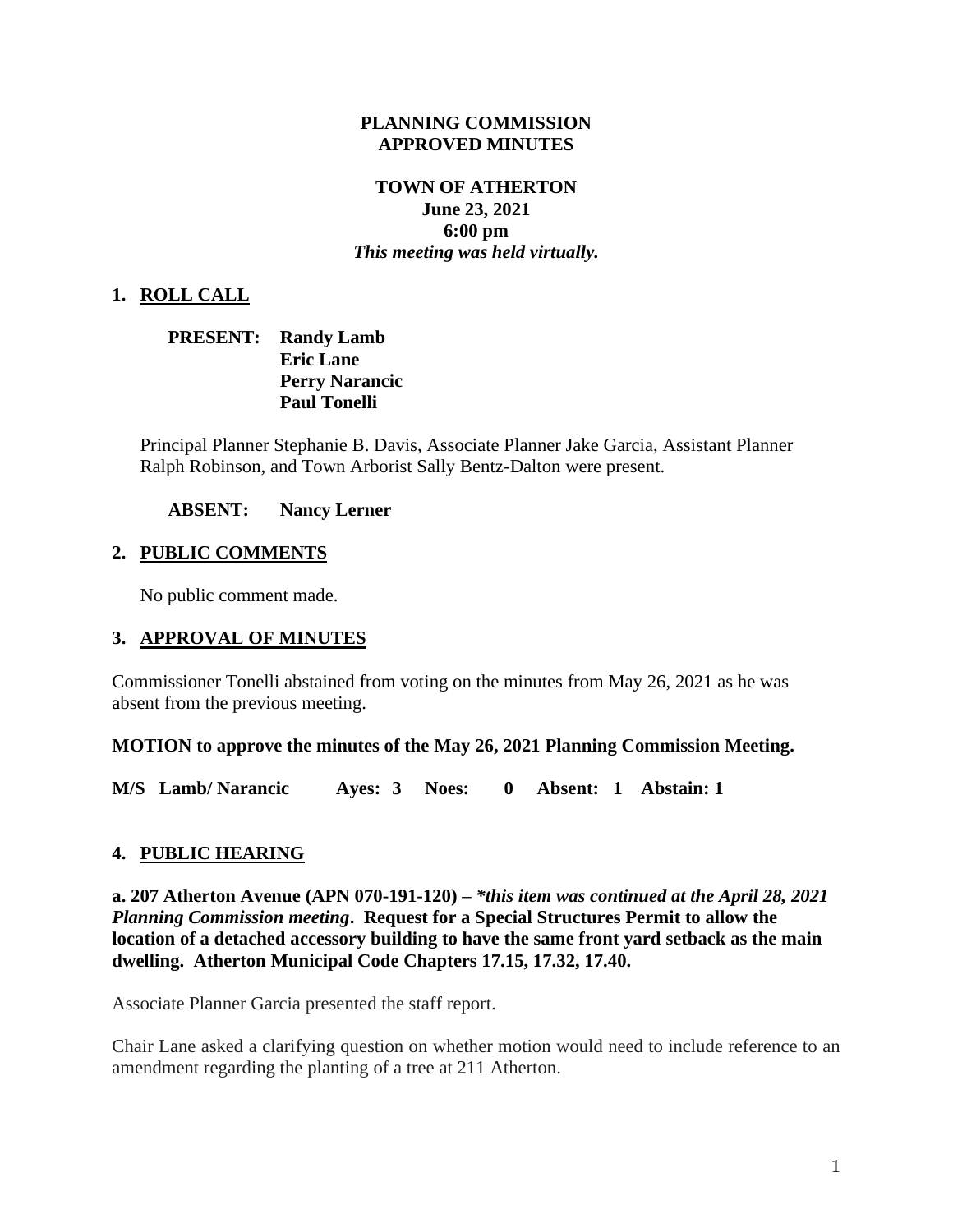Associate Planner Garcia confirmed the motion would need to include such amendment.

Open Public Hearing.

Project representative Raymond Gildea discussed steps taken since the April 28, 2021 meeting to coordinate with neighbor and property manager at the neighboring property (211 Atherton). Applicant and neighbor agreed on tree species to be planted on the neighbor's property and allocation of costs for additional planting.

Stephen Rossi, property manager for 211 Atherton, confirmed Project representative Gildea's comments regarding agreement between applicant and the neighboring property at 211 Atherton.

Closed public hearing.

Commissioner Lamb commented he is comfortable with the agreement that was made between applicant and neighbor.

Commissioner Tonelli stated his encouragement with the continued work on the item by the applicant and efforts to have a positive resolution for everyone involved.

Commissioner Narancic agreed with Commissioner Tonelli's comments.

Chair Lane agreed with Commissioner Tonelli's comments and stated satisfaction with the resolution that was reached between the neighbors.

**MOTION to approve a Special Structures Permit at 207 Atherton to allow the location of a detached accessory building to have the same front yard setback as the main dwelling with an amendment to the Special Structures Permit requiring that prior to project final by the Building Department, the applicant shall verify that an additional 24-inch box Tulip tree has been planted on the adjacent property at 211 Atherton Avenue, and submit verification from the property owner of 211 Atherton Avenue that they have authorized the planting of such a tree.**

**M/S Tonelli/ Lane Ayes: 4 Noes: 0 Absent: 1** 

**b. Heritage Tree Removal Permit (HTR) – 1000 El Camino Real, Atherton (APN 070-360- 100) – Request for a Heritage Tree Removal Permit to allow for the removal of one (1) heritage tree. Atherton Municipal Code Chapter 8.10.**

Principal Planner Davis presented the staff report.

Chair Lane asked what had caused root damage to the tree in question during excavation work.

Principal Planner Davis said she was unsure of the specific cause or equipment responsible and asked Town Arborist Bentz-Dalton for more detail.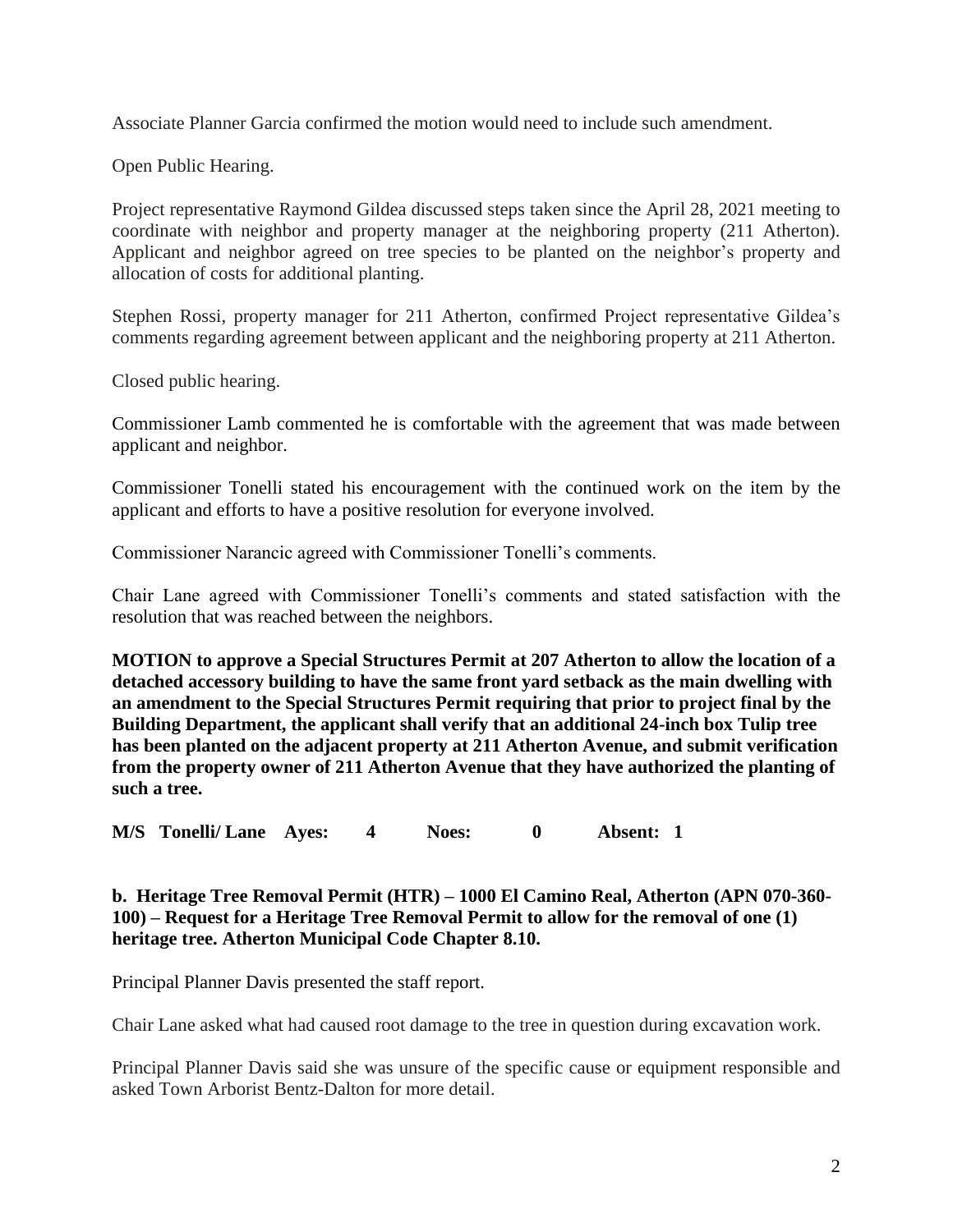Town Arborist Bentz-Dalton could not confirm the source of root damage.

Commissioner Tonelli asked a follow up question on how long the tree had been in decline and what caused that decline.

Town Arborist Bentz-Dalton noted there was existing decline prior to the project that was worsened by construction impacts.

Commissioner Tonelli raised concern with how the project proceeded outside of the tree protection guidelines of the town.

Town Arborist Bentz-Dalton noted building had been shifted at one point, but unsure when that took place. She noted that original plan check comments had included appropriate TPZ zones.

Chair Lane asked a clarifying question on how the permit could have been revised without additional checks.

Principal Planner Davis noted moving of building would not have gone through planning as it was still within required setbacks.

Chair Lane stated the need to follow up with the Building Department regarding changes to the project that resulted in degradation of the tree.

Commissioner Tonelli noted his concerns were not about the particular work done as part of the project but the processes that may not have been properly followed throughout it.

Open Public Hearing.

Project representative Bob Talbott stated the TPZ was in place for the tree in question and does not feel any precautions were sidestepped in previous phases of the project. He noted that there has been significant grading work done, but TPZs were not impacted.

Closed public hearing.

Chair Lane noted general dissatisfaction with the process regarding this project and mentioned his previous vote against related project because of concerns with density of development on the property.

## **MOTION to approve Heritage Tree Removal Permit (HTR) for 1000 El Camino Real to allow for the removal of one (1) heritage Tree.**

**M/S Narancic / Lamb Ayes: 3 Noes: 1 Absent: 1**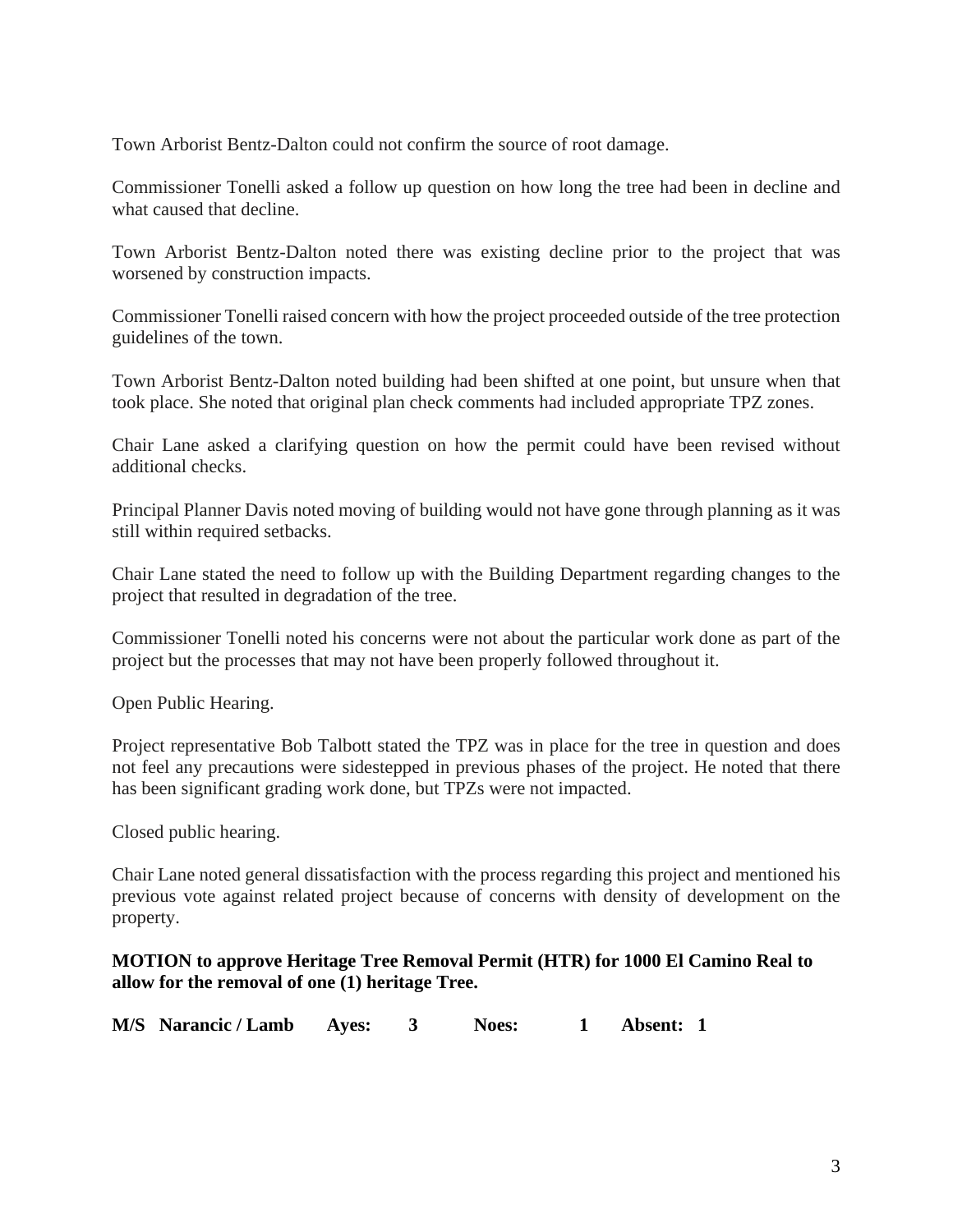## **c. School Master Plan – 50 Valparaiso Avenue (Menlo School), Atherton (APN 070-360- 070) – Request for review of the 2021 Annual Master Plan Update. Atherton Municipal Code Section 17.32.050.**

Principal Planner Davis presented the staff report.

Principal Planner Davis read a public comment into the record from Edward Goodstein at 71 MacBain Ave. She noted that the public comment was shared with the applicant who stated they would answer questions in this meeting and contact Mr. Goodstein directly.

Open Public Hearing.

Project representative Loren Arms spoke to efforts in the past two decades to rebuild or renovate the entire school. He discussed excitement for new aquatic center and two additional ongoing efforts to improve athletic facilities and purchase additional housing for teachers. Mr. Arms noted that the school is discussing whether to build housing on campus but has not made final determination on the issue and anticipates being overenrolled for next academic year as applications yielded higher number of acceptances. He noted the school would work to bring enrollment back to the cap of 795 students as agreed to with the Town.

Project representative Than Healy discussed plans to bring enrollment back to 795 students in the next two years and that the current over-enrollment was unplanned and unanticipated.

Chair Lane mentioned potential issues with parking related to Menlo College and how residents may group those issues in with Menlo School. He noted it would benefit Menlo School to work with the College on mutual solutions and asked if the school had additional plans to address parking and traffic issues.

Project representative Than Healy noted the school has few parking issues and that students do not park on Park Lane and that streets around the campus are restricted to students. He mentioned concerns with traffic impacts that have been raised and that the school has increased the number of buses coming to campus, contracting with a new company recently that will provide an allelectric fleet. Mr. Healy also noted the issue of fewer students carpooling or using the bus as a result of the pandemic and that the school is working to increase rate of vaccination in students which will improve the number of students using the bus.

Chair Lane reiterated that the three schools in the area should work together, as they will all may face concern for parking and traffic issues even if they are not directly responsible for it.

Project representative Than Healy asked if there are additional parking issues to note beyond what was mentioned regarding Park Lane.

Chair Lane said the concerns he hears from residents are more general and that the Commissioners are often asked about it. He then spoke to the amount of traffic he observes when driving around the neighborhood.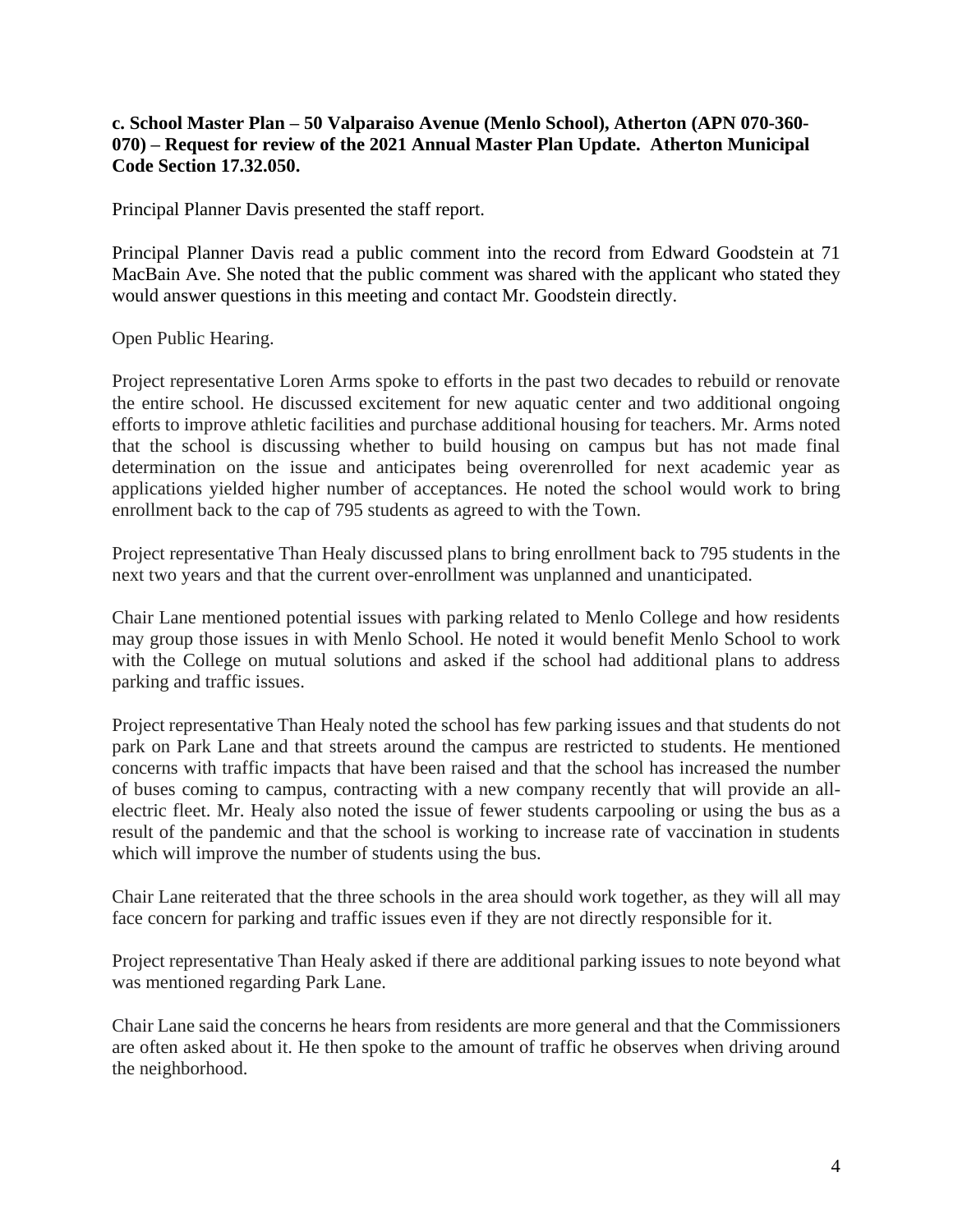Commissioner Tonelli asked a question regarding faculty housing and requested clarification on what is being considered in that conversation.

Project representative Than Healy discussed the issue of cost of living as an existential threat to the school and that aging staff are being replaced by younger teachers who are unable to afford homes locally. He noted that the school has bought six units to date and provides down payment assistance, though where teachers are buying homes is not near the school. Mr. Healy stated he hopes that in the future some of the space currently used for parking could be reduced as buses and other modes are more heavily used, and that this space could then be used for housing. Mr. Healy further noted that has also fielded questions related to faculty housing from city councilmembers concerned about the town's need to meet state requirements for affordable housing.

Project representative Loren Arms reiterated the school is likely to continue its current approach of purchasing off campus housing for staff.

Commissioner Narancic asked what the reception at public meetings hosted by the school has been.

Project representative Loren Arms stated comments from the public have been very positive.

Chair Lane stated satisfaction with school's public outreach efforts.

Closed public hearing.

Commissioner Tonelli discussed appreciation for partnership between the school, Town and neighbors. He stated his issue of concern regarding higher enrollment and disappointment that it could not be adjusted for this school year and that the TDM efforts by the school have been positive.

**MOTION to approve 2021 Annual School Master Plan update for 50 Valparaiso Avenue (Menlo School).**

**M/S Tonelli/ Lamb Ayes: 4 Noes: 0 Absent: 1** 

## **5. STAFF REPORTS**

Principal Planner Davis stated that this is Commissioner Tonelli's final meeting. Gabia Konce has been appointed by the City Council as the new Commissioner.

Chair Lane made remarks regarding his appreciation for Commissioner Tonelli's contributions to the Commission.

Commissioner Lamb added to Chair Lane's comments of appreciation.